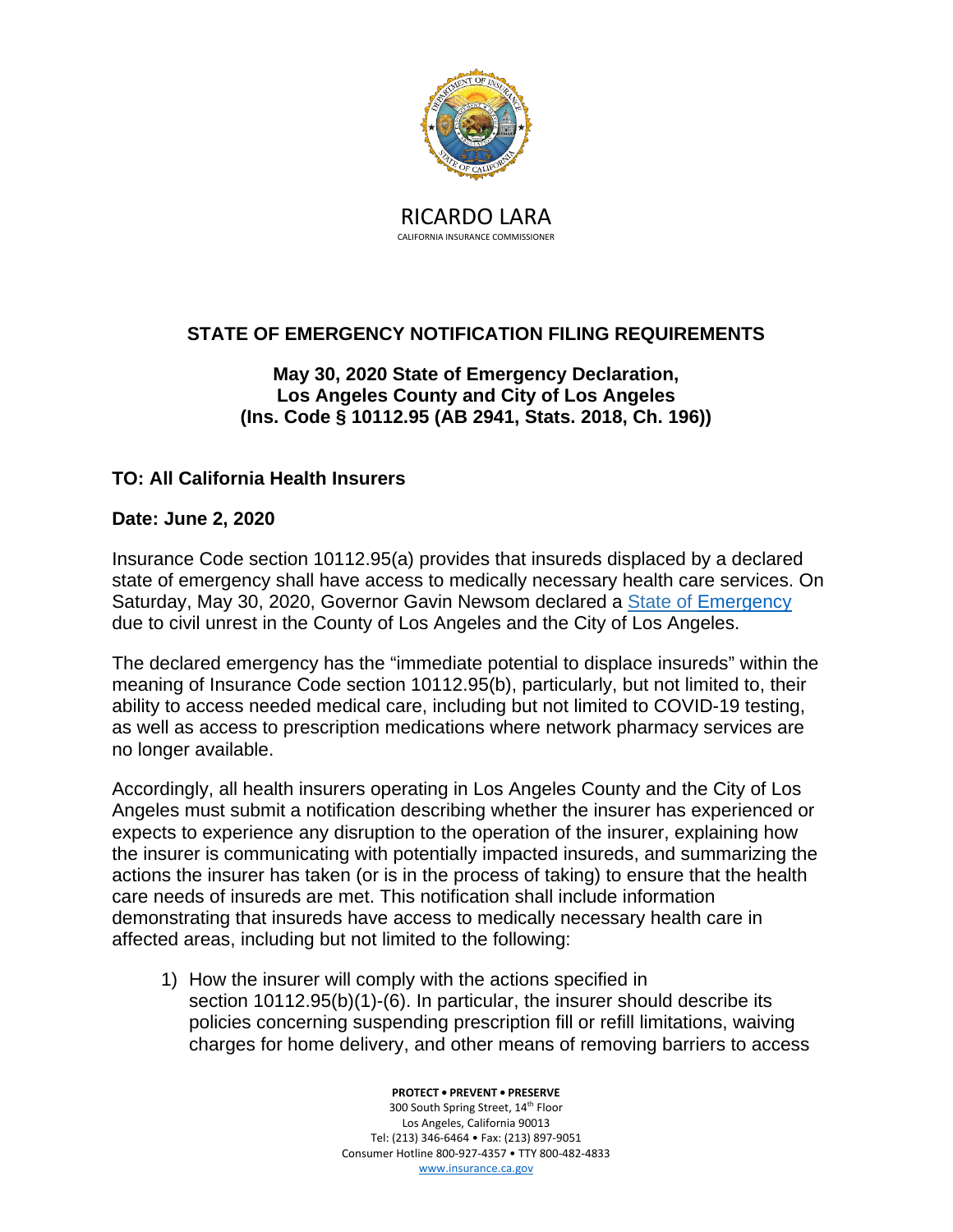to outpatient prescription drugs. These measures should include, but are not limited to, the following measures, consistent with section 10112.95(b)(3):

- a. Relaxing limitations on waiting periods between refills so that insureds can maintain at least a 30-day supply of medication on hand, while managing, in collaboration with pharmacists and providers, patient safety risk associated with early refills for certain drug classes, such as opioids, benzodiazepines, and stimulants.
- b. Permitting conversion of 30-day prescriptions with multiple refills into one larger prescription, so that, for example, a prescription written as a 30-day supply with 3 refills may be filled as a single 90-day supply.
- c. Relaxing insurer-imposed fill or refill supply limits where the provider has indicated that a larger fill or refill amount is appropriate for the patient.
- d. Waiving delivery charges for home delivery of prescription medications.
- e. Assuring access by streamlining or eliminating processes for requesting prior authorization, step therapy exceptions, and exceptions for obtaining off-formulary drugs when a drug is unavailable due to supply chain disruptions or similar issues.
- 2) How the insurer is complying with section 10112.95(a), which requires insurers to provide displaced insureds with "access to medically necessary health services."
- 3) The insurer's plan for replacement of medical equipment or supplies.
- 4) The insurer's plan to comply with section 2240.1(e) of title 10 of the California Code of Regulations, which requires that networks must provide access to medically appropriate care from a qualified provider and, if care cannot be provided within the network, the insurer must arrange for available and accessible providers outside the network, with the patient responsible only for an amount equal to in-network cost-sharing.
	- a. This plan should include a discussion of the policies and procedures in place for the contingency of network providers, particularly hospitals, being unable to provide care due to excessive demand related to this emergency, consistent with guidelines from governmental public health agencies. The plan should detail the policies and procedures in place for effecting transfer to the nearest facility, in or out of network, which has capacity to provide medically appropriate care.
- 5) The insurer's plans for communicating with insureds regarding care options available during the emergency, including provision of a toll-free telephone number.